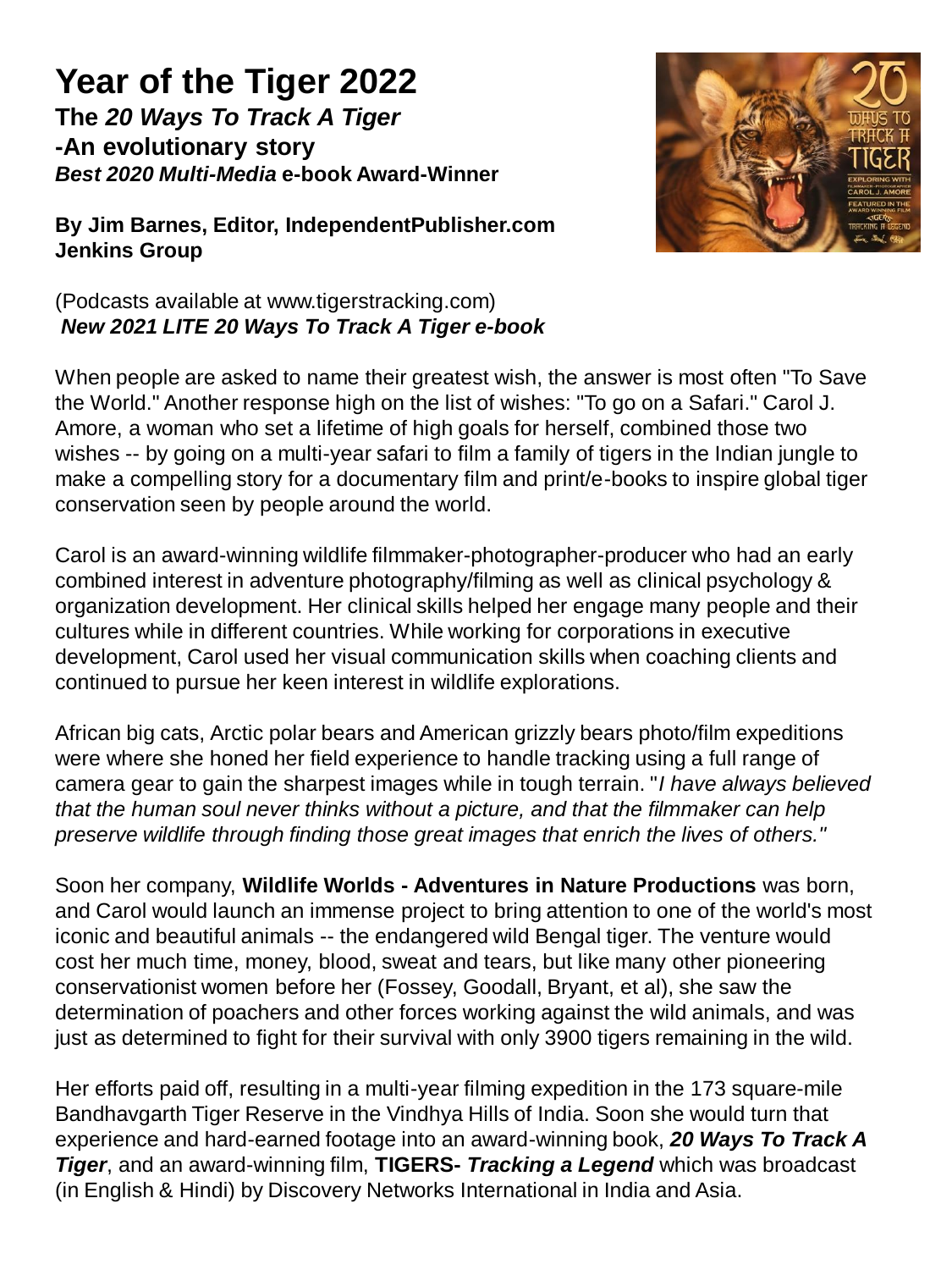*"I knew it would be difficult to film in the Indian jungle, but I had acquired the necessary film expedition skills to do it, and was willing to spend the time it would take to make the right local forest official arrangements and find the right mahavat."*  The mahavat is the elephant/tiger tracker guide who communicates with his elephant through the touch of his bare feet behind the top of its large ears and verbal commands in Hindi, guiding the elephant through thick jungle to find the tigers in their camouflaged habitat.

In fact, the first chapter of the 20 Ways to "Track a Tiger" in her book is **"Partner with Elephant Mahavats,"** and she describes in detail the amazing experience of riding atop the massive elephant, and about the great bond the elephants have with their mahavats.

"Tigers are habituated to the elephants in the jungle, and we could not have done this without them. The mahavat, elephant and tiger have a strange and wonderful partnership in the reserve – one upon which their mutual survival depends."



She tells of the physically challenging schedule of early morning lifting film/photo camera equipment, and riding on the elephant's back for the long, hot day (often 115°F), tracking and filming, her face and arms smeared with thick dust instead of sunscreen (no artificial scents allowed). The long evenings of screening the day's video, discussing the technical challenges, and evaluating how well the images captured the tigress and cubs' story were vital.

Carol knows how much we humans love cats of all kinds, and also how much we love the notion of wildness and preserving nature in its untamed state. She has combined her passion for the wild tigers with her photography and filmmaking skills, and brought us an intimate portrait that compels us to care even more.

The two greatest threats to the tiger's existence – **poaching and habitat loss** – continue, and especially during these pandemic times, have gotten worse. That is why she hasn't stopped exploring and creating new ways to get her message out to more people around the world.

.

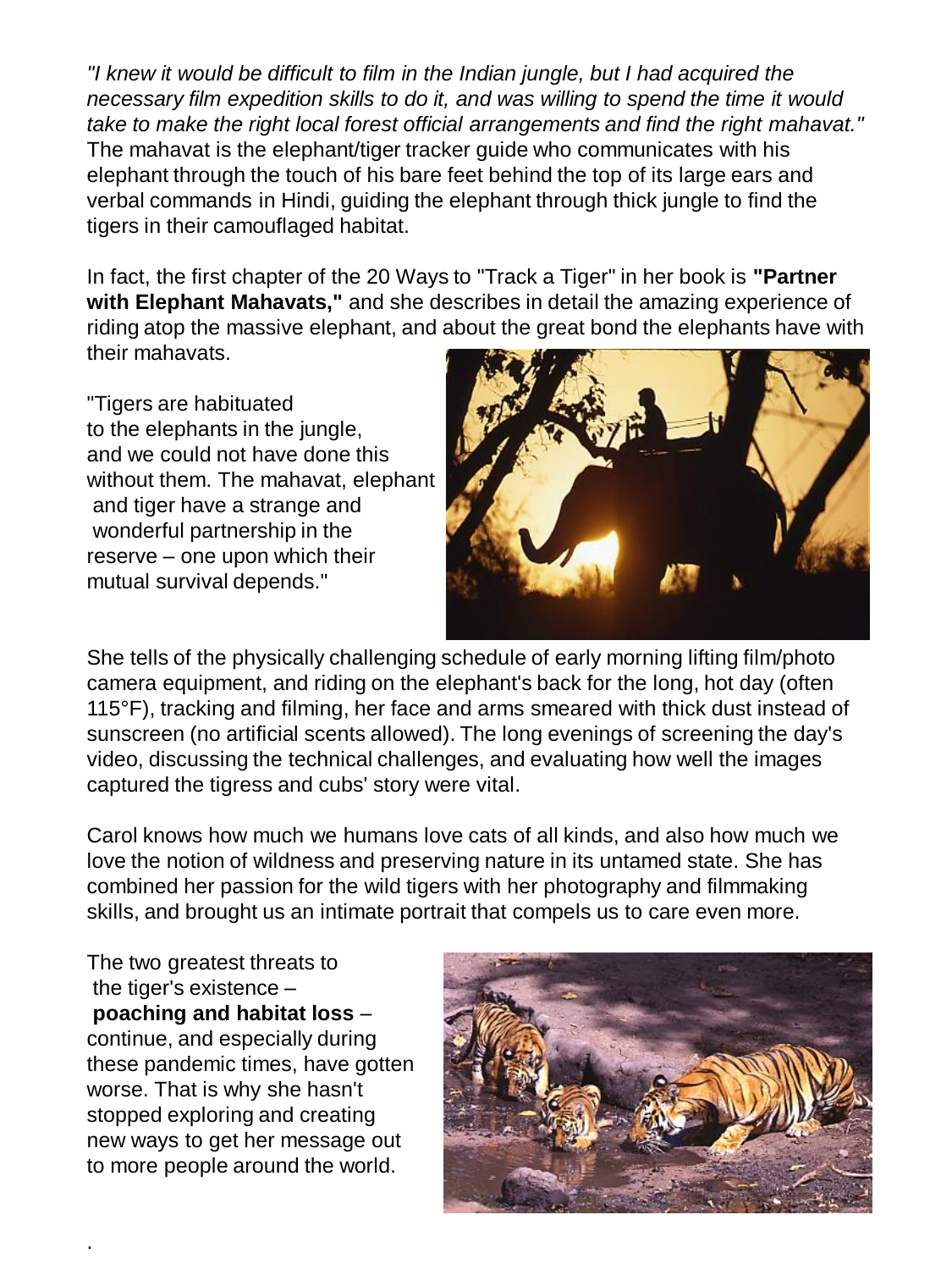From that Tiger Global conservation goal there has been an evolutionary sequence of films and print/e-book publications. The **TIGERS-***Tracking a Legend* film came first and won the International Wildlife Film Festival for best cinematography. As The *20 Ways To Track A Tiger* book came out in 2003 and won the IPPY gold medal in the Animals category in our Independent Publisher Book Awards in 2004. Since then, Carol used her experience at integrating new media technologies to enhance the story-telling experience to create **TIGERS Experience/Exhibition**, a 5,000 square foot with over 20 interactive exhibits she designed for science and natural history museums/zoos for fun family learning adventures about wild tigers and conserving their Asian territories.

Carol also developed a **ZOOM TIGERS & TEAMWORK** simulation to engage the entire team using dynamic ZOOM break-out team experiences with professional facilitation to develop the team's ability to influence change, manage differences and encourage innovation. It motivates teams to increase their communication with each other to achieve a higher level of cross-functional team collaboration and positively impact their business results

The global pandemic got in the way, putting the **TIGERS Experience/exhibition** into storage while searching for a permanent exhibition location to reach more people. The TIGERS outreach continues. So, she has further created deluxe HD & Lite e-book versions that takes the reader right into the tiger's territory, identifying the tracks of the tiger, listening to wildlife alarm calls, predicting the travels of the tigress, and anticipating her hunting techniques.

Students, scouts and families will feel their senses awakened as if traveling on top the elephant during their own wild tiger expedition, using the tiger tracker skills they've learned through the exciting photographs and story-driven writing. The **Filmmaker's Notes** section takes the adventure to a new level of discovery by learning about the tigress and her cubs by learning their special sight, hearing, hunting and physical characteristics. Footage from the award-winning **TIGERS** - *Tracking a Legend* film is also woven within the e-book.



But wait, there's more! Carol is also producing an interactive multi-level computer game, **TIGERS - Wildlife Photo Safari**, using new technologies to enhance gamers' experiences and to motivate them to explore wildlife throughout the world using their cameras. Gamers can earn on-screen points/rewards for capturing wildlife photos day and night looking for tiger cub predators(male tigers, leopards, wolves, pythons,etc.) that could ambush them at various waterholes, the caves, jungle cliffs and open meadows where the tiger cubs live and play. Many other scenes present exciting gamer bonus challenges.